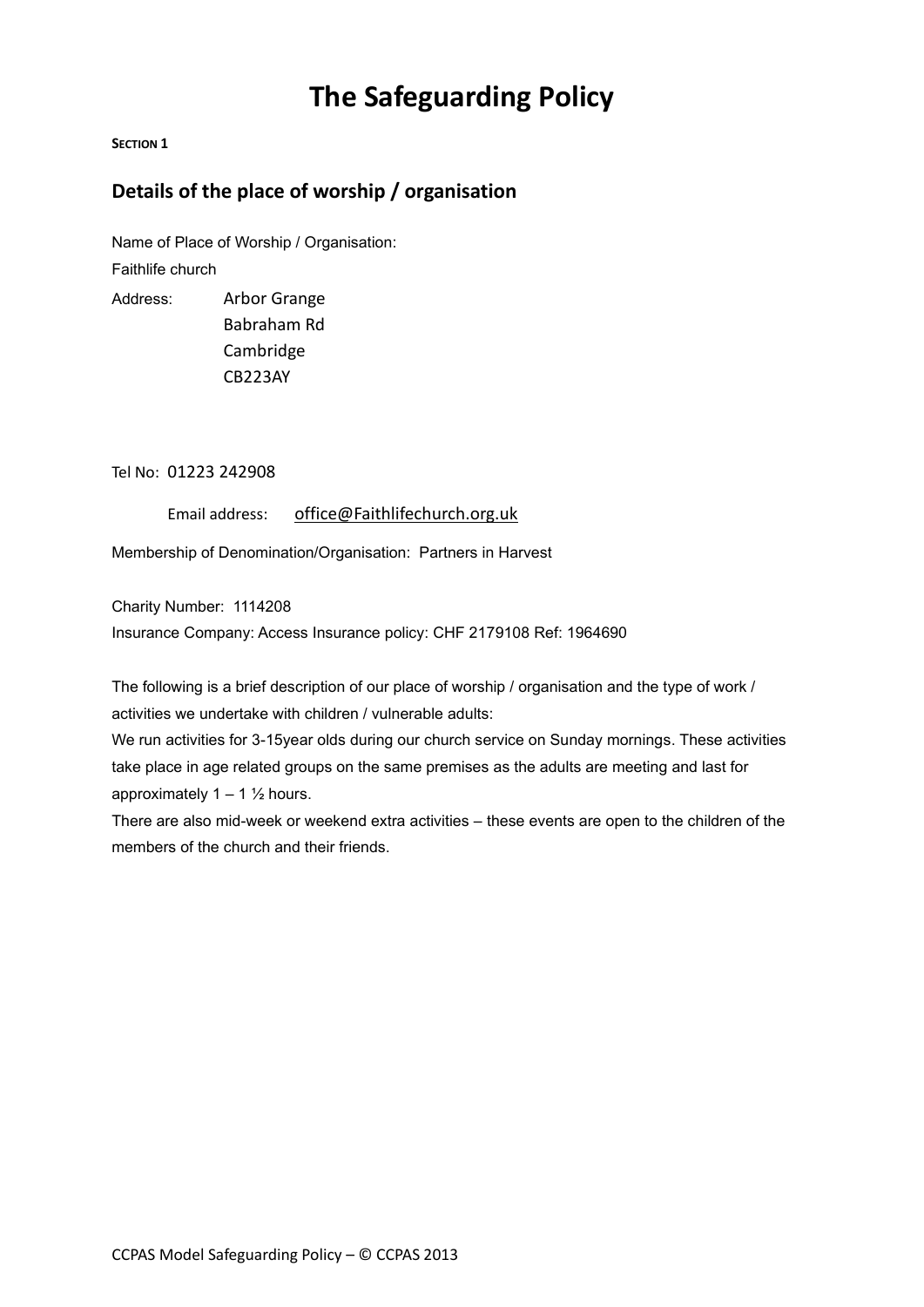## **Our commitment**

As a Leadership we recognise the need to provide a safe and caring environment for children, young people and vulnerable adults. We acknowledge that children, young people and vulnerable adults can be the victims of physical, sexual and emotional abuse, and neglect. We accept the UN Universal Declaration of Human Rights and the International Covenant of Human Rights, which states that everyone is entitled to "all the rights and freedoms set forth therein, without distinction of any kind, such as race, colour, sex, language, religion, political or other opinion, national or social origin, property, birth or other status". We also concur with the Convention on the Rights of the Child which states that children should be able to develop their full potential, free from hunger and want, neglect and abuse. They have a right to be protected from "all forms of physical or mental violence, injury or abuse, neglect or negligent treatment or exploitation, including sexual abuse, while in the care of parent(s), legal guardian(s), or any other person who has care of the child." As a Leadership we have therefore adopted the procedures set out in this safeguarding policy in accordance with statutory guidance. We are committed to build constructive links with statutory and voluntary agencies involved in safeguarding.

The policy and attached practice guidelines are based on the ten **Safe and Secure** safeguarding standards published by the Churches' Child Protection Advisory Service (CCPAS)

The Leadership undertakes to:

- endorse and follow all national and local safeguarding legislation and procedures, in addition to the international conventions outlined above.
- provide on-going safeguarding training for all its workers and will regularly review the operational guidelines attached.
- ensure that the premises meet the requirements of the Disability Discrimination Act 1995 and all other relevant legislation, and that it is welcoming and inclusive.
- support the Safeguarding Coordinator(s) in their work and in any action they may need to take in order to protect children and vulnerable adults.
- The Leadership agrees not to allow the document to be copied by other organisations.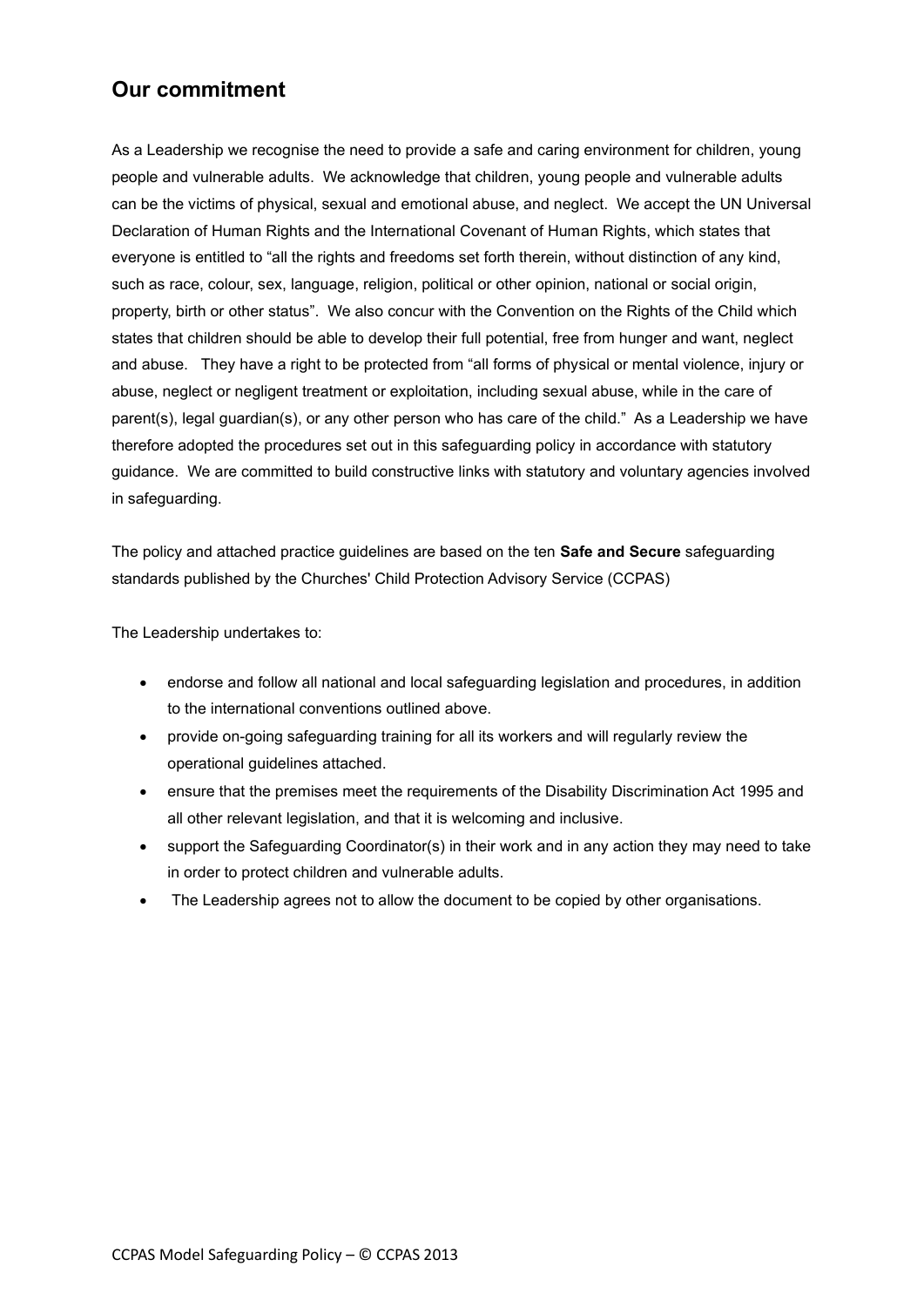# **Recognising and responding appropriately to an allegation or suspicion of abuse**

## **Understanding abuse and neglect**

Defining child abuse or abuse against a vulnerable adult is a difficult and complex issue. A person may abuse by inflicting harm or failing to prevent harm. Children and adults in need of protection may be abused within a family, an institution or a community setting. Very often the abuser is known or in a trusted relationship with the child or vulnerable adult.

In order to safeguard those in our places of worship and organisations we adhere to the UN Convention on the Rights of the Child and have as our starting point as a definition of abuse, Article 19 which states:

*1. Parties shall take all appropriate legislative, administrative, social and educational measures to protect the child from all forms of physical or mental violence, injury or abuse, neglect or negligent treatment, maltreatment or exploitation, including sexual abuse, while in the care of parent(s), legal guardian(s) or any other person who has the care of the child.*

*2. Such protective measures should, as appropriate, include effective procedures for the establishment of social programmes to provide necessary support for the child and for those who have the care of the child, as well as for other forms of prevention and for identification, reporting, referral, investigation, treatment and follow-up of instances of child maltreatment described heretofore, and, as appropriate, for judicial involvement.*

Also, for adults the UN Universal Declaration of Human Rights with particular reference to Article 5 which states:

*No one shall be subjected to torture or to cruel, inhuman or degrading treatment or punishment.*

Detailed definitions, and signs and symptoms of abuse, as well as how to respond to a disclosure of abuse, are included here in our policy.

The four definitions of abuse below operate in England based on the government guidance 'Working Together to Safeguard Children (2010)'.

#### **What is abuse and neglect?**

Abuse and neglect are forms of maltreatment of a child. Somebody may abuse or neglect a child by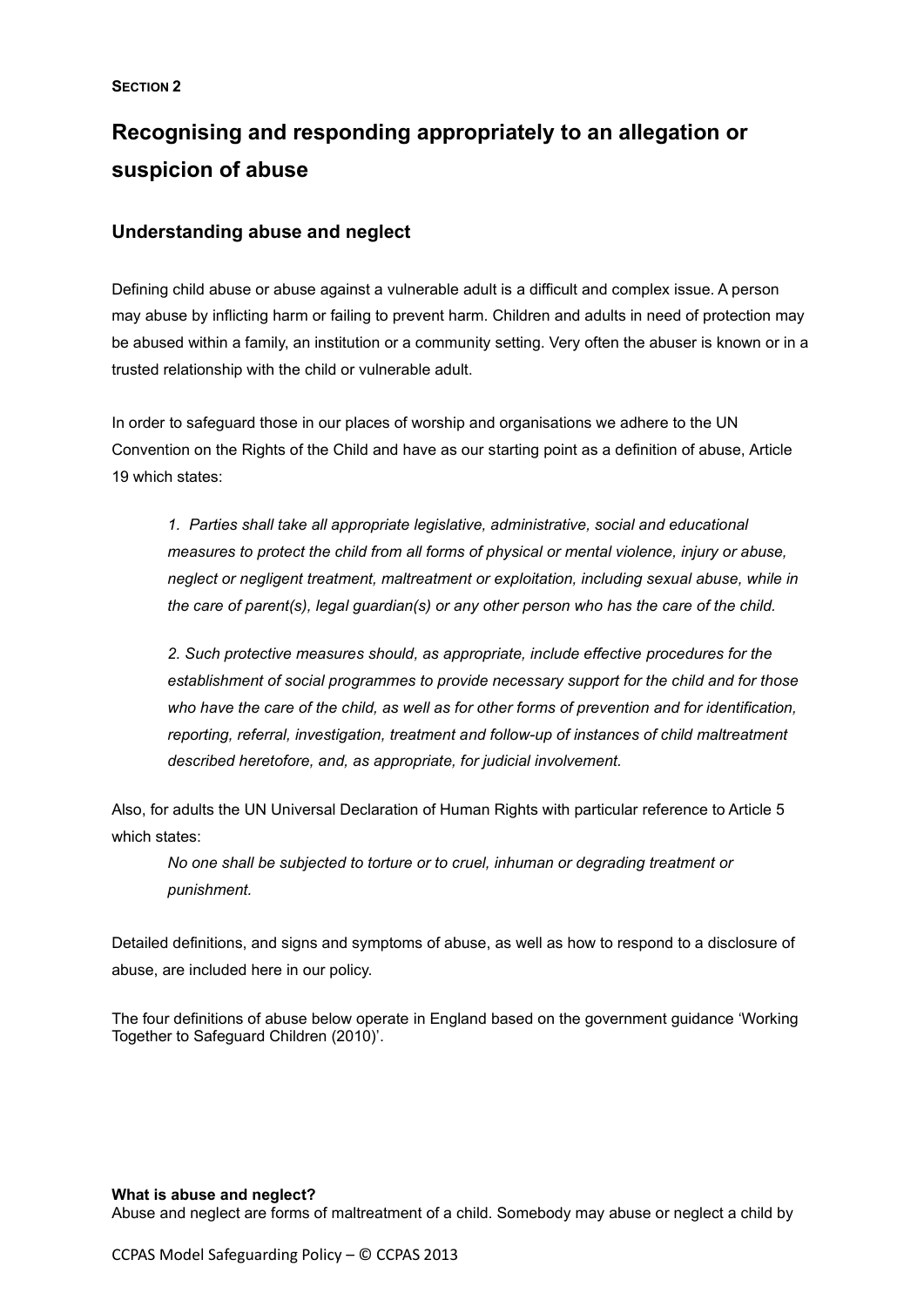inflicting harm, or by failing to act to prevent harm. Children may be abused in a family or in an institutional or community setting, by those known to them or, more rarely, by a stranger for example, via the internet. They may be abused by an adult or adults, or another child or children.

#### **Physical abuse**

Physical abuse may involve hitting, shaking, throwing, poisoning, burning or scalding, drowning, suffocating, or otherwise causing physical harm to a child. Physical harm may also be caused when a parent or carer fabricates the symptoms of, or deliberately induces, illness in a child.

#### **Emotional abuse**

Emotional abuse is the persistent emotional maltreatment of a child such as to cause severe and persistent adverse effects on the child's emotional development.

It may involve conveying to children that they are worthless or unloved, inadequate, or valued only insofar as they meet the needs of another person. It may include not giving the child opportunities to express their views, deliberately silencing them or 'making fun' of what they say or how they communicate. It may feature age or developmentally inappropriate expectations being imposed on children. These may include interactions that are beyond the child's developmental capability, as well as overprotection and limitation of exploration and learning, or preventing the child participating in normal social interaction. It may involve seeing or hearing the ill-treatment of another. It may involve serious bullying (including cyberbullying), causing children frequently to feel frightened or in danger, or the exploitation or corruption of children. Some level of emotional abuse is involved in all types of maltreatment of a child, though it may occur alone.

#### **Sexual abuse**

Sexual abuse involves forcing or enticing a child or young person to take part in sexual activities, not necessarily involving a high level of violence, whether or not the child is aware of what is happening. The activities may involve physical contact, including assault by penetration (for example, rape or oral sex) or non-penetrative acts such as masturbation, kissing, rubbing and touching outside of clothing. They may also include non-contact activities, such as involving children in looking at, or in the production of, sexual images, watching sexual activities, encouraging children to behave in sexually inappropriate ways, or grooming a child in preparation for abuse (including via the internet). Sexual abuse is not solely perpetrated by adult males. Women can also commit acts of sexual abuse, as can other children.

#### **Neglect**

Neglect is the persistent failure to meet a child's basic physical and/or psychological needs, likely to result in the serious impairment of the child's health or development. Neglect may occur during pregnancy as a result of maternal substance abuse. Once a child is born, neglect may involve a parent or carer failing to:

- provide adequate food, clothing and shelter (including exclusion from home or abandonment);
- protect a child from physical and emotional harm or danger;
- ensure adequate supervision (including the use of inadequate care-givers); or
- ensure access to appropriate medical care or treatment.

It may also include neglect of, or unresponsiveness to, a child's basic emotional needs.

#### **Signs and symptoms of abuse**

The following signs could be indicators that abuse has taken place but should be considered in context of the child's whole life.

## **Physical**

- Injuries not consistent with the explanation given for them
- Injuries that occur in places not normally exposed to falls, rough games, etc
- Injuries that have not received medical attention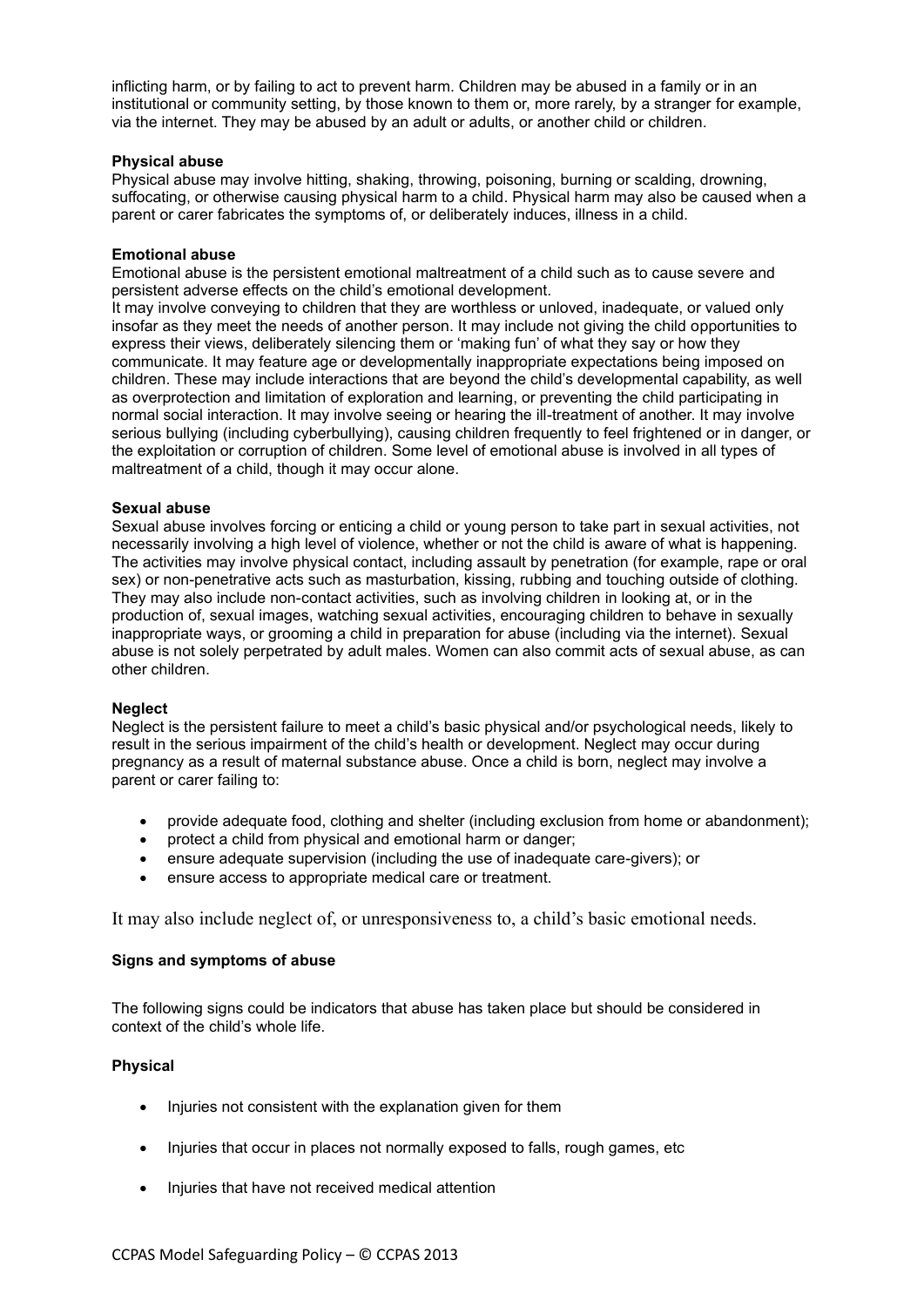- Reluctance to change for, or participate in, games or swimming
- Repeated urinary infections or unexplained tummy pains
- Bruises on babies, bites, burns, fractures etc which do not have an accidental explanation\*
- Cuts/scratches/substance abuse\*

#### **Sexual**

- Any allegations made concerning sexual abuse
- Excessive preoccupation with sexual matters and detailed knowledge of adult sexual behaviour
- Age-inappropriate sexual activity through words, play or drawing
- Child who is sexually provocative or seductive with adults
- Inappropriate bed-sharing arrangements at home
- Severe sleep disturbances with fears, phobias, vivid dreams or nightmares, sometimes with overt or veiled sexual connotations
- Eating disorders anorexia, bulimia\*

#### **Emotional**

- Changes or regression in mood or behaviour, particularly where a child withdraws or becomes clinging.
- Depression, aggression, extreme anxiety.
- Nervousness, frozen watchfulness
- Obsessions or phobias
- Sudden under-achievement or lack of concentration
- Inappropriate relationships with peers and/or adults
- Attention-seeking behaviour
- Persistent tiredness
- Running away/stealing/lying

#### **Neglect**

- Under nourishment, failure to grow, constant hunger, stealing or gorging food, Untreated illnesses,
- Inadequate care, etc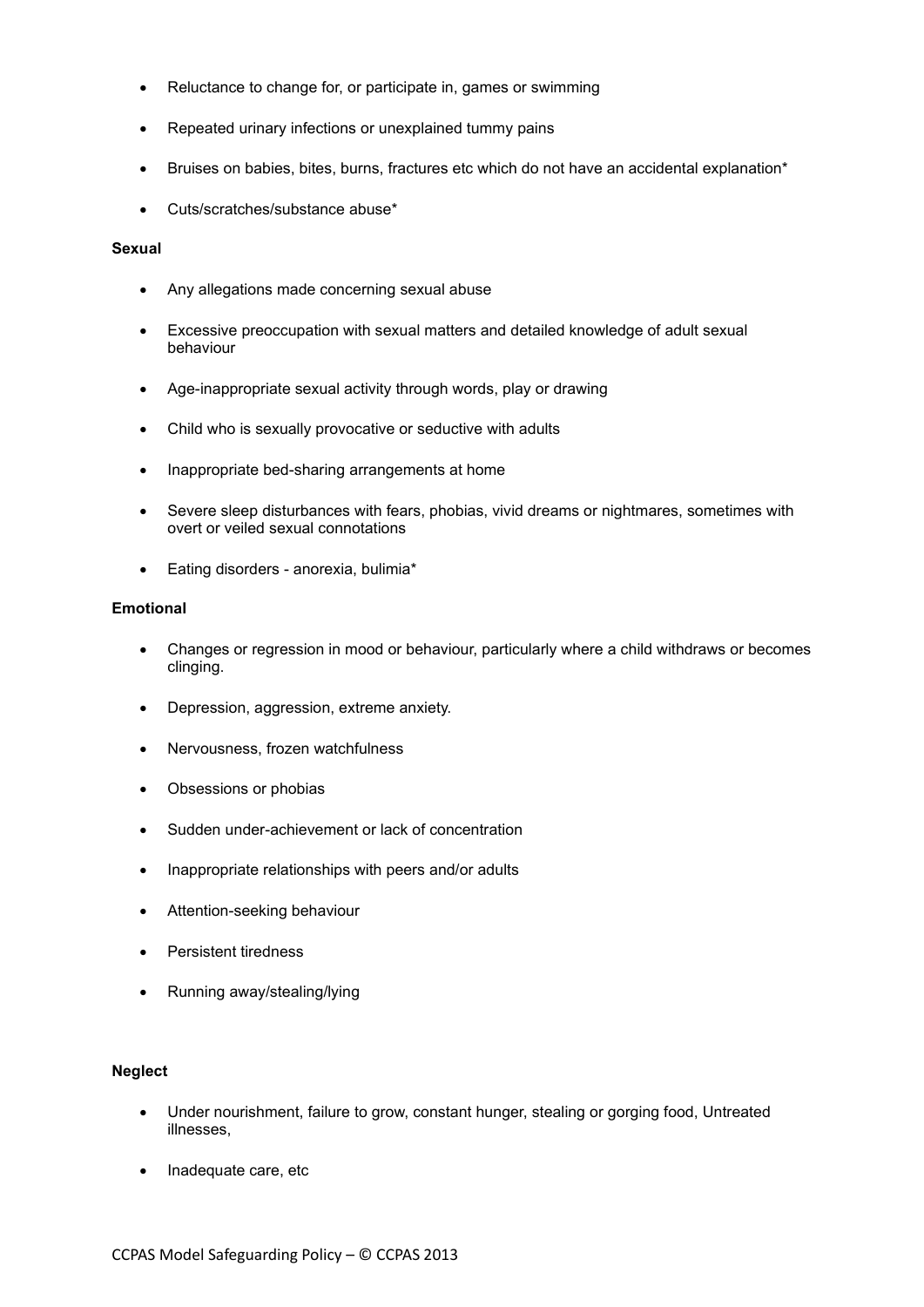\*These indicate the possibility that a child or young person is self-harming. Approximately 20,000 are treated in accident and emergency departments in the UK each year.

#### **How to respond to a child wishing to disclose abuse**

#### **Effective Listening**

Ensure the physical environment is welcoming, giving opportunity for the child or vulnerable adult to talk in private but making sure others are aware the conversation is taking place.

- It is especially important to allow time and space for the person to talk
- Above everything else listen without interrupting
- Be attentive and look at them whilst they are speaking
- Show acceptance of what they say (however unlikely the story may sound) by reflecting back words or short phrases they have used
- Try to remain calm, even if on the inside you are feeling something different
- Be honest and don't make promises you can't keep regarding confidentiality
- If they decide not to tell you after all, accept their decision but let them know that you are always ready to listen.
- Use language that is age appropriate and, for those with disabilities, ensure there is someone available who understands sign language, Braille etc.

#### **HELPFUL RESPONSES**

- You have done the right thing in telling
- I am glad you have told me
- I will try to help you

#### **DON'T SAY**

- Why didn't you tell anyone before?
- I can't believe it!
- Are you sure this is true?
- Why? How? When? Who? Where?
- I am shocked, don't tell anyone else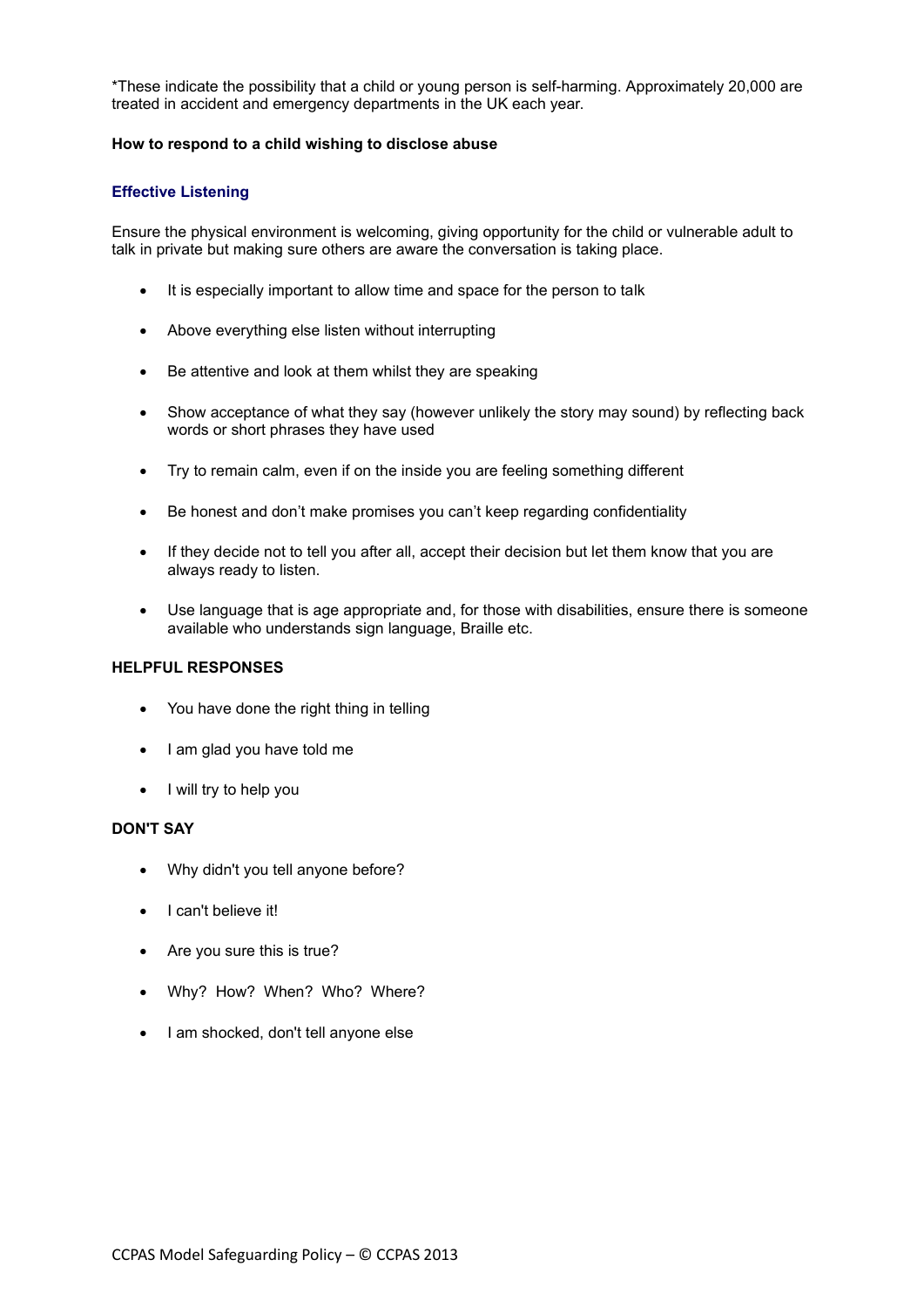## **Safeguarding awareness**

The Leadership is committed to on-going safeguarding training and development opportunities for all workers, developing a culture of awareness of safeguarding issues to help protect everyone. All our workers will receive induction training and undertake recognised safeguarding training on a regular basis provided internally by the safe-guarding Coordinator.

The Leadership will also ensure that children and vulnerable adults are provided with information on where to get help and advice in relation to abuse, discrimination, bullying or any other matter where they have a concern.

## **RESPONDING TO ALLEGATIONS OF ABUSE**

Under no circumstances should a worker carry out their own investigation into an allegation or suspicion of abuse. Follow procedures as below:

- The person in receipt of allegations or suspicions of abuse should report concerns as soon as possible to Olive Bostock (hereafter the "Safeguarding Co-ordinator") tel no: 01223 362068 or 07427 679042 who is nominated by the Leadership to act on their behalf in dealing with the allegation or suspicion of neglect or abuse, including referring the matter on to the statutory authorities.
- In the absence of the Safeguarding Co-ordinator or, if the suspicions in any way involve the Safeguarding Co-ordinator, then the report should be made to Joe Pinnock, tel. no. \*\*\* or Sherryll Baines (hereafter the "Deputies ") tel no: 01223 242908 If the suspicions implicate both the Safeguarding Co-ordinator and the Deputies, then the report should be made in the first instance to Thirtyone-eight (formerly known as the Churches' Child Protection Advisory Service) PO Box 133, Swanley, Kent, BR8 7UQ. Telephone 0845 120 4550. Alternatively contact Social Services or the police.
- Where the concern is about a child the Safeguarding Co-ordinator should contact Children's Social Services. Where the concern is regarding an adult in need of protection contact Adult Social Services or take advice from Thirtyone-eight as above.

The local Children's Social Services office telephone number (office hours) is 0345 045 5203 The out of hours emergency number is 01733 234724

The local Adult Social Services office telephone number (office hours) is 0345 045 5202 The out of hours emergency number is 01733 234724.

The Police Child Protection Team telephone number is 101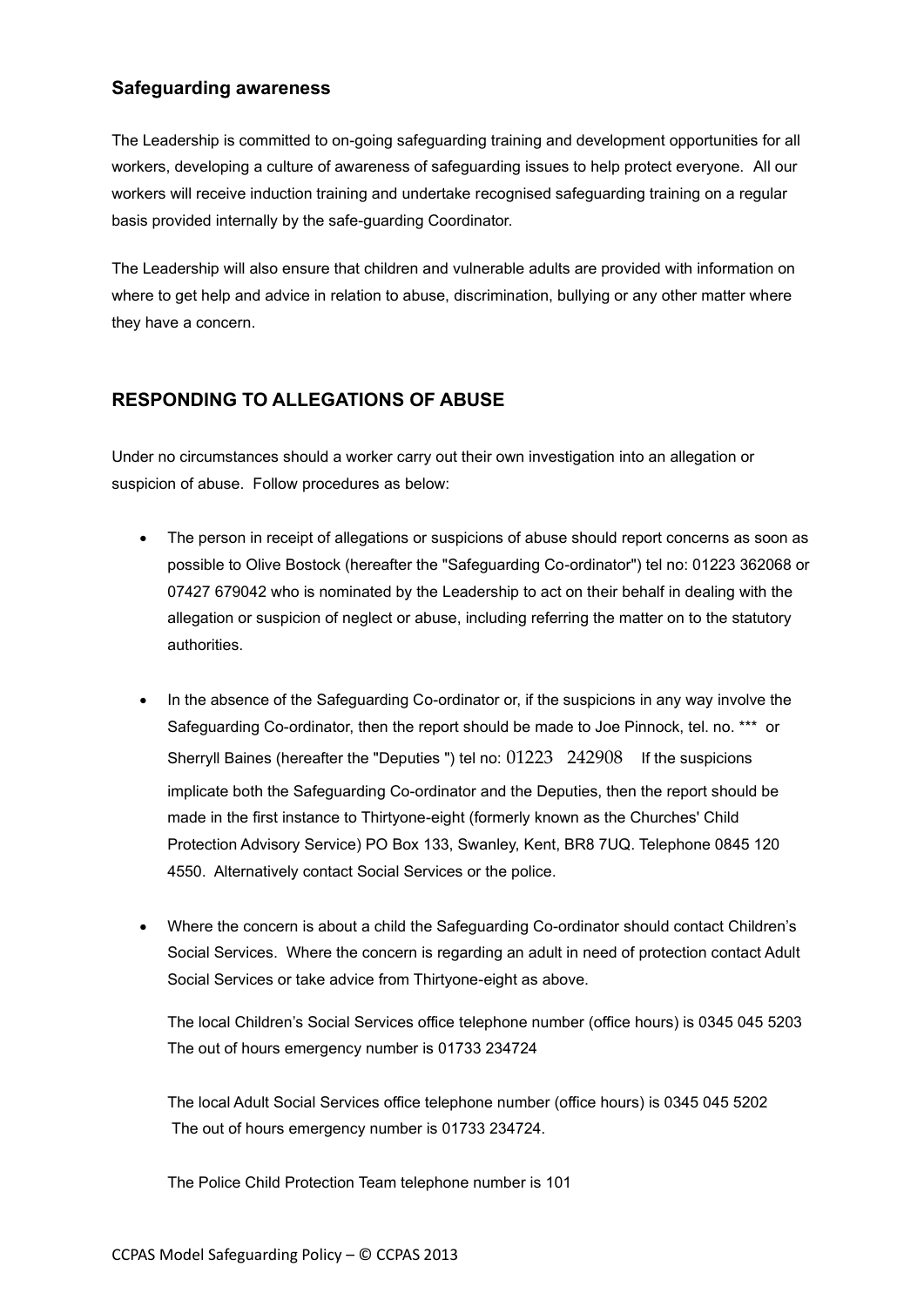- Where required the Safeguarding Co-ordinator should then immediately inform the insurance company and other strategic personnel within the denomination - Mark Baines tel no: 01223 242908
- Suspicions must not be discussed with anyone other than those nominated above. A written record of the concerns should be made in accordance with these procedures and kept in a secure place.
- Whilst allegations or suspicions of abuse will normally be reported to the Safeguarding Coordinator, the absence of the Safeguarding Co-ordinator or Deputy should not delay referral to Social Services, the Police or taking advice from Thirtyone-eight.
- The Leadership will support the Safeguarding Co-ordinator/Deputy in their role and accept that any information they may have in their possession will be shared in a strictly limited way on a need to know basis.
- It is, of course, the right of any individual as a citizen to make a direct referral to the safeguarding agencies or seek advice from Thirtyone-eight, although the Leadership hope that members of the place of worship / organisation will use this procedure. If, however, the individual with the concern feels that the Safeguarding Co-ordinator/Deputy has not responded appropriately, or where they have a disagreement with the Safeguarding Coordinator(s) as to the appropriateness of a referral they are free to contact an outside agency direct. We hope by making this statement that the Leadership demonstrate its commitment to effective safeguarding and the protection of all those who are vulnerable.

The role of the safeguarding co-ordinator/ deputy is to collate and clarify the precise details of the allegation or suspicion and pass this information on to statutory agencies who have a legal duty to investigate.

## **Detailed procedures where there is a concern about a child:**

## **ALLEGATIONS OF PHYSICAL INJURY, NEGLECT OR EMOTIONAL ABUSE**

If a child has a physical injury, a symptom of neglect or where there are concerns about emotional abuse, the Safeguarding Co-ordinator/Deputy will:

• Contact Children's Social Services (or Thirtyone-eight) for advice in cases of deliberate injury, if concerned about a child's safety or if a child is afraid to return home.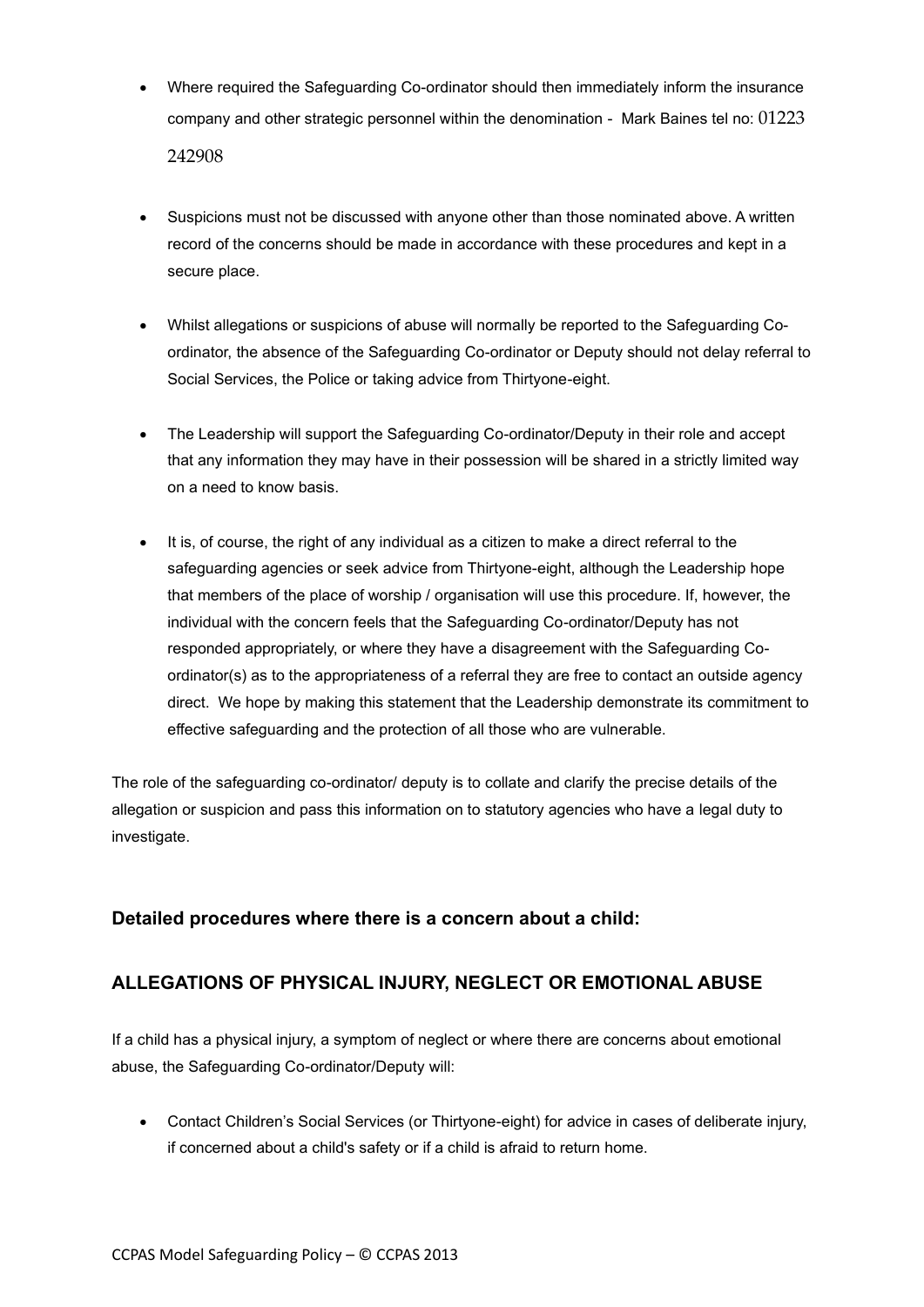- Not tell the parents or carers unless advised to do so, having contacted Children's Social Services.
- Seek medical help if needed urgently, informing the doctor of any suspicions.
- For lesser concerns, (e.g. poor parenting), encourage parent/carer to seek help, but not if this places the child at risk of significant harm.
- Where the parent/carer is unwilling to seek help, offer to accompany them. In cases of real concern, if they still fail to act, contact Children's Social Services direct for advice.
- Seek and follow advice given by Thirtyone-eight (who will confirm their advice in writing) if unsure whether or not to refer a case to Children's Social Services.

## **ALLEGATIONS OF SEXUAL ABUSE**

In the event of allegations or suspicions of sexual abuse, the Safeguarding Co-ordinator/Deputy will:

- Contact the Children's Social Services Department Duty Social Worker for children and families or Police Child Protection Team direct. They will NOT speak to the parent/carer or anyone else.
- Seek and follow the advice given by Thirtyone-eight if, for any reason they are unsure whether or not to contact Children's Social Services/Police. Thirtyone-eight will confirm its advice in writing for future reference.

# **The following procedure will be followed where there is a concern that an adult is in need of protection:**

## **SUSPICIONS OR ALLEGATIONS OF PHYSICAL OR SEXUAL ABUSE**

If a vulnerable adult has a physical injury or symptom of sexual abuse the Safeguarding Coordinator/Deputy will:

- Discuss any concerns with the individual themselves giving due regard to their autonomy, privacy and rights to lead an independent life.
- If the vulnerable adult is in immediate danger or has sustained a serious injury contact the Emergency Services, informing them of any suspicions.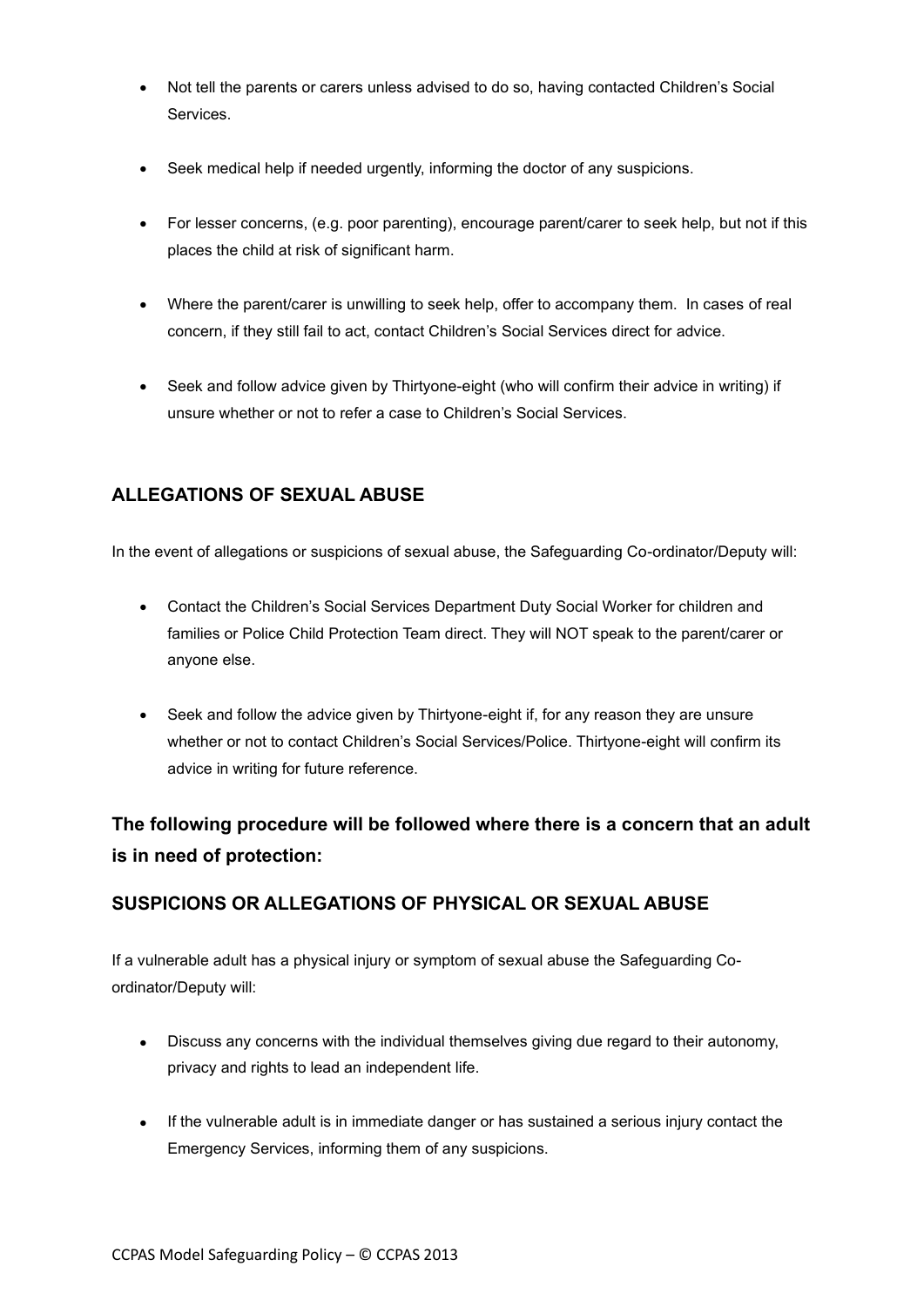• For advice contact the Adult Social Care Vulnerable Adults Team who have responsibility under Section 47 of the NHS and Community Care Act 1990 and government guidance, 'No Secrets', to investigate allegations of abuse. Alternatively, Thirtyone-eight can be contacted for advice.

# **ALLEGATIONS OF ABUSE AGAINST A PERSON WHO WORKS WITH CHILDREN**

If an accusation is made against a worker (whether a volunteer or paid member of staff) whilst following the procedure outlined above, the Safeguarding Co-ordinator, in accordance with Local Safeguarding Children Board (LSCB) procedures will need to liaise with Children's Social Services in regard to the suspension of the worker, also making a referral to a Safeguarding Adviser (SA) / Local Authority Designated Officer (LADO).

**SECTION 3**

# **Prevention**

## **Safe recruitment**

The Leadership will ensure all workers will be appointed, trained, supported and supervised in accordance with government guidance on safe recruitment. For those employed by the church this includes ensuring that:

- There is a written job description / person specification for the post
- Those applying have completed an application form and a self declaration form
- Those short listed have been interviewed
- Safeguarding has been discussed at interview
- Written references have been obtained, and followed up where appropriate
- A disclosure and barring check has been completed (we will comply with Code of Practice requirements concerning the fair treatment of applicants and the handling of information)
- Qualifications where relevant have been verified
- A suitable training programme is provided for the successful applicant
- The applicant has completed a probationary period
- The applicant has been given a copy of the organisation's safeguarding policy and knows how to report concerns.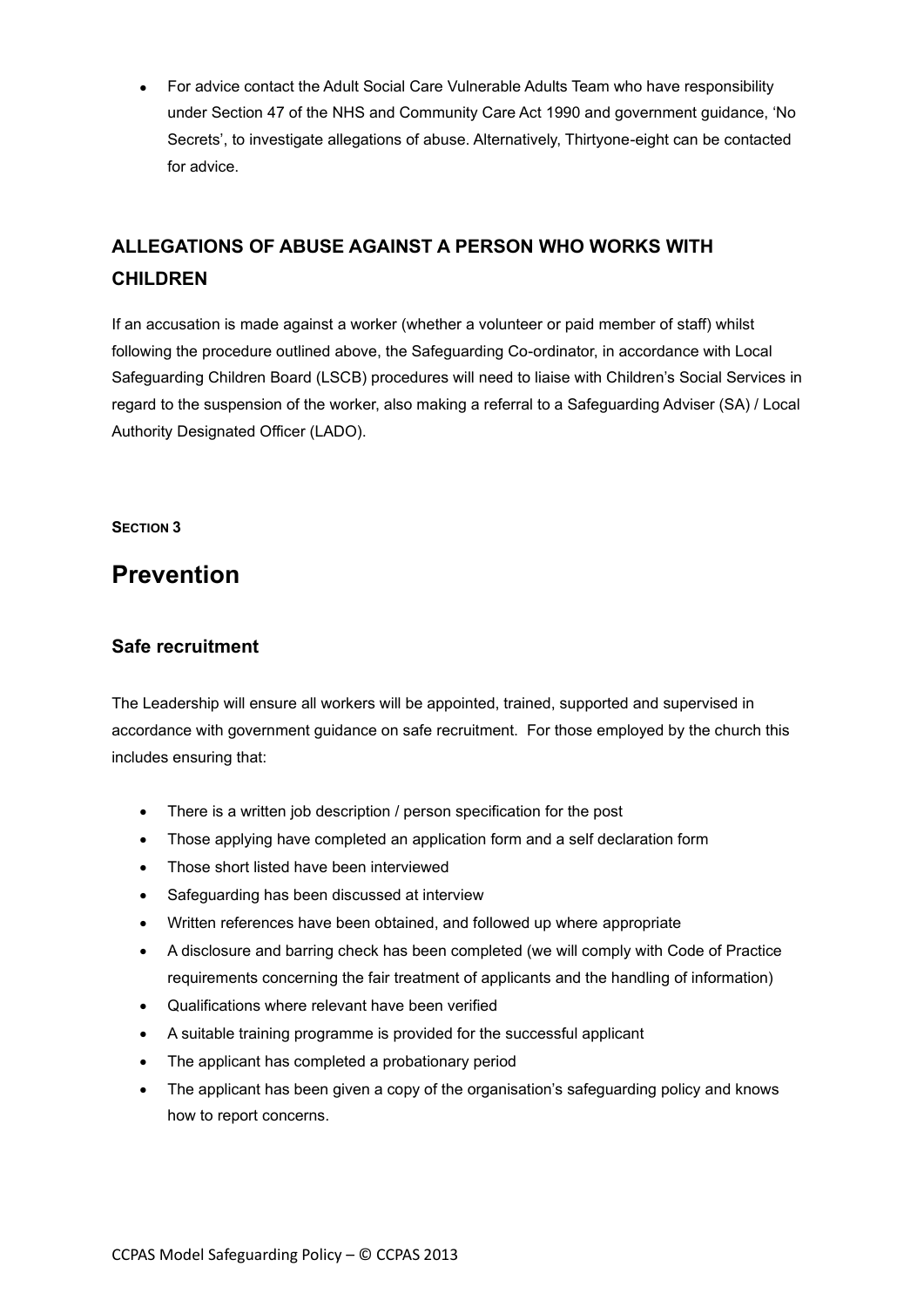For those working as volunteers this includes:

- Those applying have completed an application form and a self declaration form
- A disclosure and barring check has been completed (we will comply with Code of Practice requirements concerning the fair treatment of applicants and the handling of information)
- A suitable training programme is provided for the successful applicant
- The applicant has completed a probationary period
- The applicant has been given a copy of the organisation's safeguarding policy and knows how to report concerns.

## **Management of Workers – Codes of Conduct**

As a Leadership we are committed to supporting all workers and ensuring they receive support and supervision. All workers have been issued with a code of conduct towards children, young people and vulnerable adults. The Leadership undertakes to follow the principles found within the 'Abuse of Trust 'guidance issued by the Home Office and it is therefore unacceptable for those in a position of trust to engage in any behaviour which might allow a sexual relationship to develop for as long as the relationship of trust continues.

#### **Code of conduct**

Workers agree to follow the church's code of conduct. We endorse and promote a culture of dignity and respect towards those being cared for. This can be achieved by workers:

- understanding the organisation's safeguarding policy and good working practice
- listening to children, young people and vulnerable adults.
- respecting boundaries and privacy of those being cared for
- knowing how to deal with issues of discipline in line within the organisation's code of conduct
- developing an awareness of disability issues as well as issues of equality and inclusion
- following good practice guidelines in relation to touch, behaviour and discipline as set out in the good practice guidelines contained in section 5 of this policy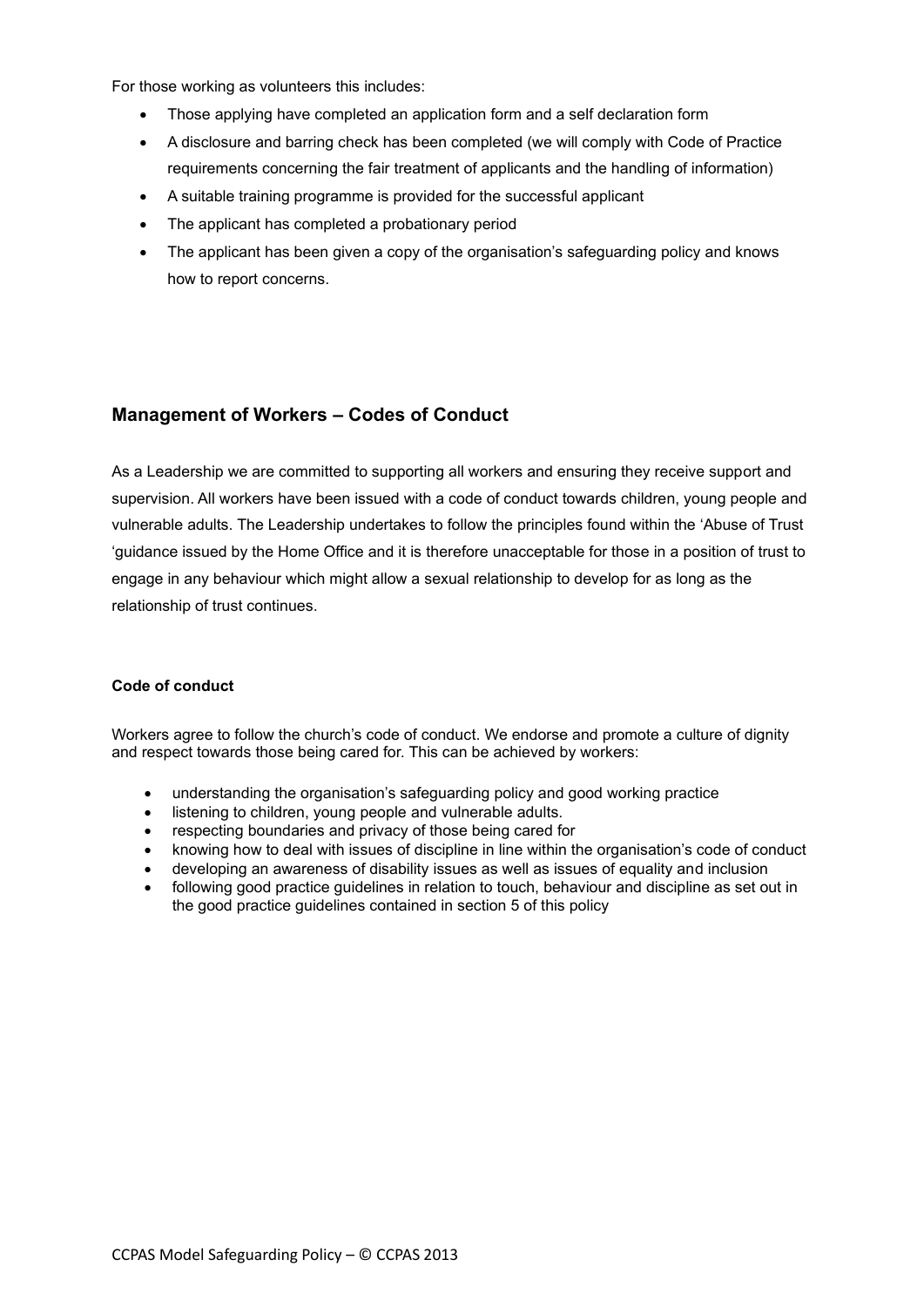# **Pastoral Care**

## **Supporting those affected by abuse**

The Leadership is committed to offering pastoral care, working with statutory agencies as appropriate, and support to all those who have been affected by abuse who have contact with or are part of the place of worship / organisation.

This will be arranged by the leaders of the church Mark and Sherryll Baines

## **Working with offenders**

When someone attending the place of worship / organisation is known to have abused children or is known to be a risk to vulnerable adults the Leadership will supervise the individual concerned and offer pastoral care, but in its safeguarding commitment to the protection of children and vulnerable adults, set boundaries for that person which they will be expected to keep.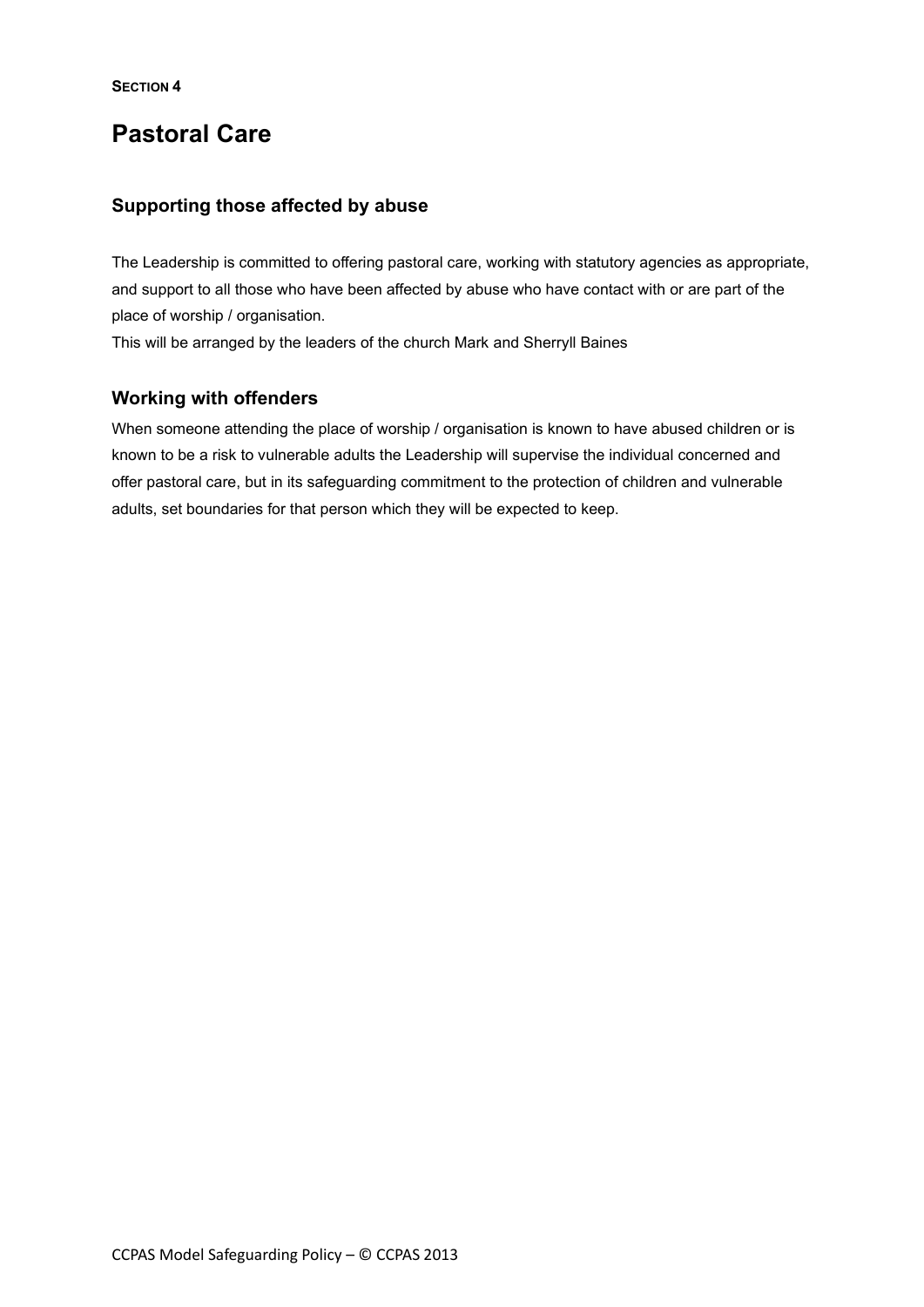**SECTION 5**

# **Practice Guidelines**

As an organisation / place of worship working with children, young people and vulnerable adults we wish to operate and promote good working practice. This will enable workers to run activities safely, develop good relationships and minimise the risk of false accusation.

As well as a general code of conduct for workers we also have good practice guidelines for the activities we are involved in and these are attached.

## **Good Practice guidelines**

Workers will adhere to the following guidelines:

- Ensure that everyone is treated with dignity and respect in attitude, language and actions.
- Consider the number of workers needed to run the group and whether they should be male. female or both
- Have a clear strategy for summoning additional help (if needed) in situations where a worker is working alone with a child, young person or vulnerable adult.
- Use the level of personal care (e.g. toileting) required appropriate to the needs of the individual.
- Know the guidelines on personal privacy e.g. when working with children avoiding questionable activity such as rough or sexually provocative games and comments.
- Not allow anyone under 16 years of age to be left in charge of children of any age or those attending the group being left unsupervised.
- Make sure that only workers assigned to the group are allowed to participate in the activity. Other adults should not be allowed free access.
- Make note of other people in the building during the activity and any other events taking place at the same time.
- Be aware that taking care of children, young people and vulnerable adults involves taking responsibility for their well-being at all times, being prepared for unforeseen eventualities, anticipating situations where they could be harmed and taking steps to minimise the risks. Workers understand that they have a responsibility to assess the risk involved in the activities that are provided. This can include an informal check before the start of an activity that the building is safe and that the planned activities have been assessed for any risks. The following are some areas that should be considered: Identification of hazards/ Consider who might be harmed and how this might happen/ Assess the risks and take action to remove or reduce them as far as possible/ Record details of the action taken. In a building the following may be considered hazardous: loose-fitting carpets, uneven floors, over-filled cupboards, very high shelves, blocked fire exits, glass doors, missing light bulbs, overloaded power points, trailing electrical cables, loose window fastenings.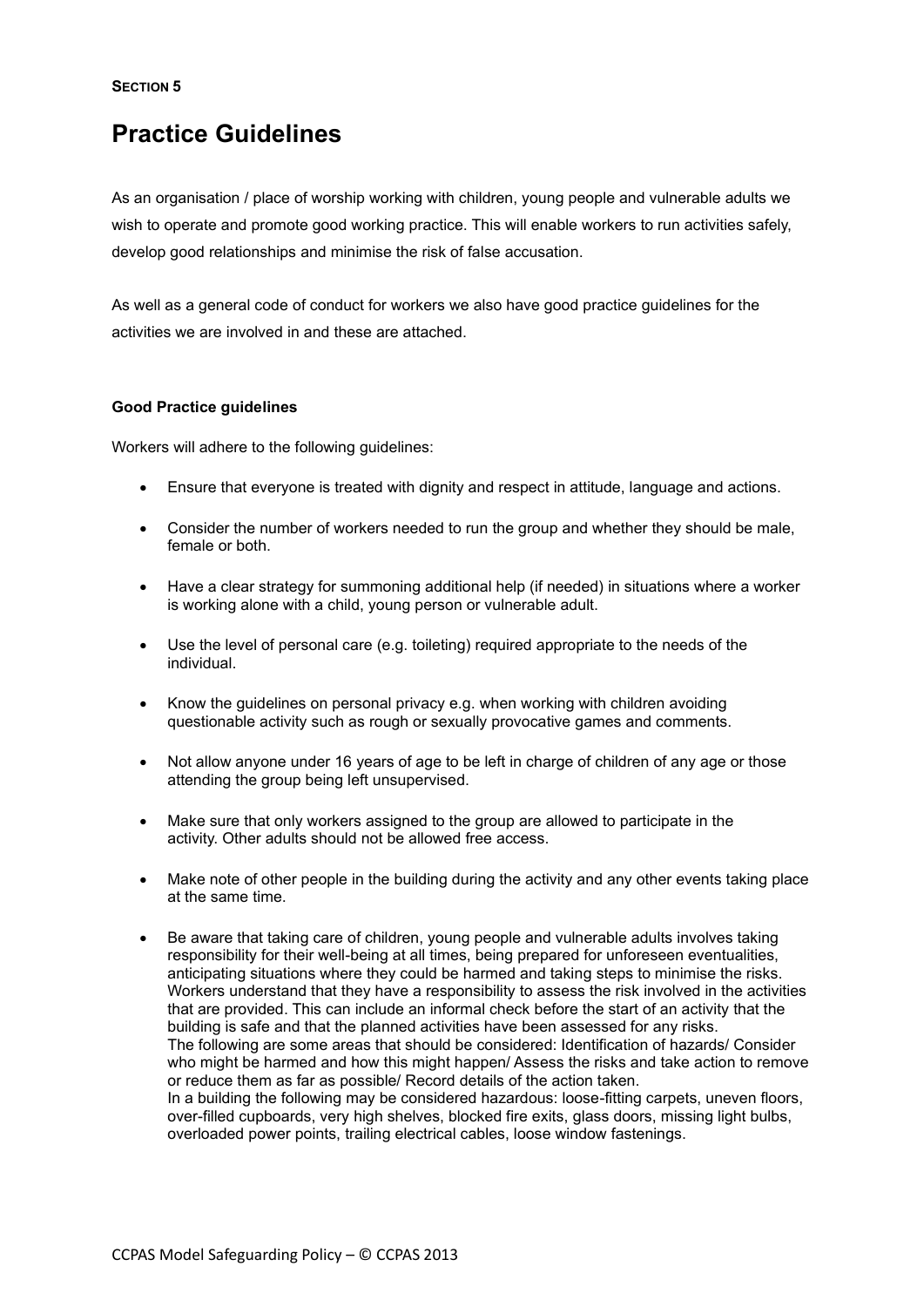- Write any accidents into the accident book and inform parents/carers
- Parents/carers of new members to groups will be asked to fill in a registration form providing contact details and information about allergies/medical conditions.
- Parents will be asked to sign a general consent form that allows them to choose which activities they are happy for their child to participate in.

#### **Taking Care of Touching**

- Keep everything public. A hug in the context of a group is very different from a hug behind closed doors.
- Touch should be related to the child, young person or vulnerable adults needs, not the worker's.
- Touch should be age-appropriate and generally initiated by the child, young person or vulnerable adult, rather than the worker.
- Avoid any physical activity that may be sexually stimulating.
- All children, young people and vulnerable adults are entitled to personal privacy and the right to decide how much physical contact they have with others, except in circumstances such as a medical emergency.
- When giving first aid (or applying sun cream etc), encourage the child, young person or vulnerable adult to do what they can themselves but, in their best interests giving appropriate help where necessary.
- Team members should monitor one another in the area of physical contact. They should be free to help each other by constructively challenging anything which could be misunderstood or misconstrued.
- Concerns about abuse should always be reported.

## **Guidelines for discipline**

- Do not compare a child, young person or adult with another in the group; rather encourage and affirm and, if possible, give them responsibility for appropriate tasks.
- Build healthy relationships and be a good role model by setting an example. You can't expect others to observe the ground rules if you break them yourself.
- Take care to give the quieter and/or well-behaved attention and resist allowing the demanding individuals to take all your time and energy.
- Be consistent in what you say and ensure that other team members know what you have said. This avoids manipulation.
- If children and young people are bored they often misbehave, so review your programme regularly.
- **NEVER** smack or hit anyone and don't shout. Change voice tone if necessary.
- Call on support from other leaders if you feel so angry you may deal with the situation unwisely.
- Lay down ground rules e.g. no swearing, racism or calling each other names, respect for property, and make sure everyone understands what action will be taken if not adhered to.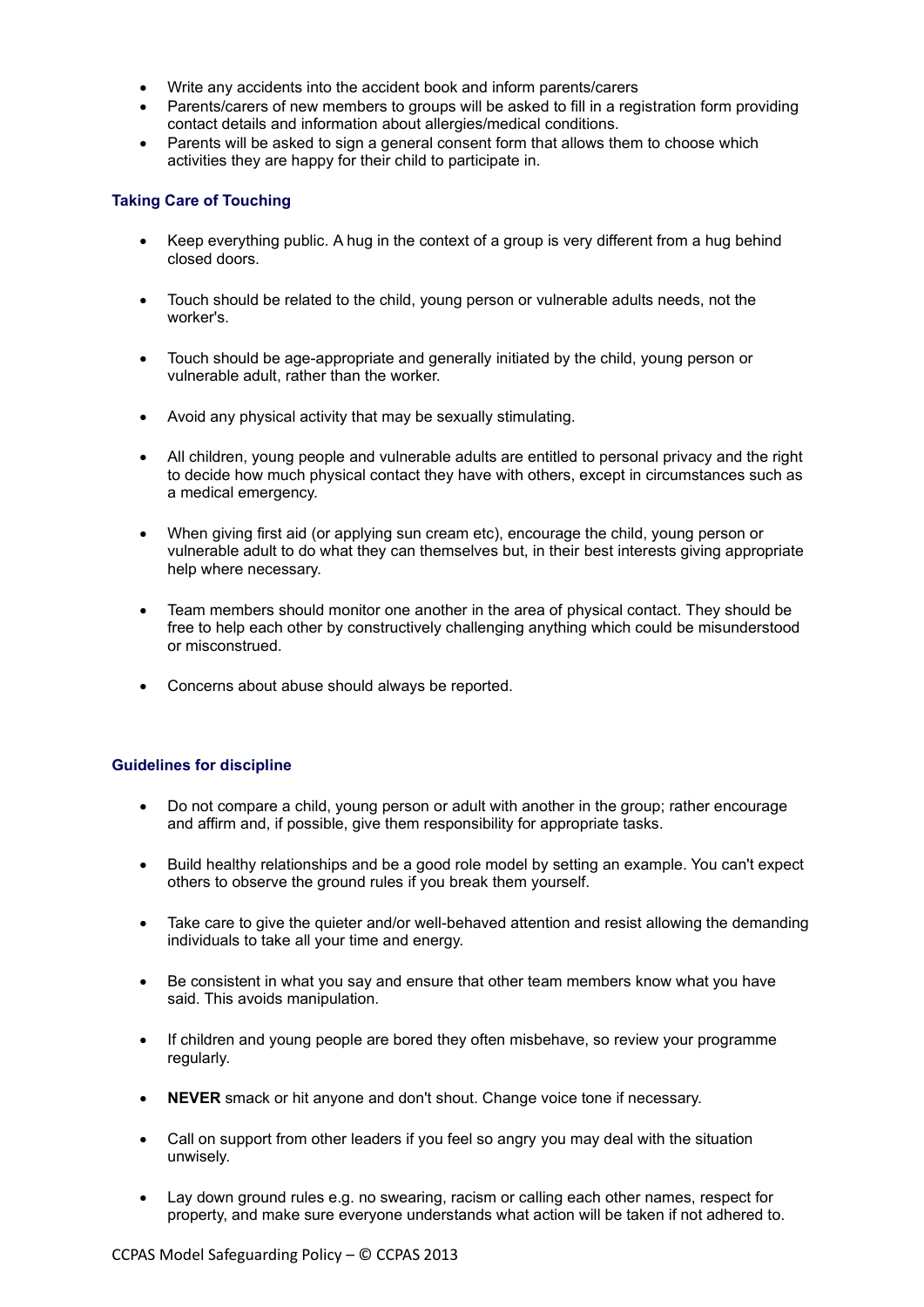• Every person is unique and will respond in different ways to different forms of discipline. It follows therefore each child should be dealt with on an individual basis.

For those who are continuously disruptive:

- Have them sit right in front of you or get a helper to sit next to them.
- Encourage helpers to be pro-active rather than waiting to be told to deal with a situation.
- Challenge them to change their behaviour whilst encouraging their strengths.
- Warn them you may speak to their parents/carers about their behaviour, they may be sent outside the room (under supervision), be banned from attending the group for a period of time.

## **Behaviour guidelines**

The following guidelines are our expectation of how children should behave in order for the group to be able to function successfully. These rules are for the safety and happiness of all the children in the group.

The children will:

- 1. Listen to and follow the instructions of the workers.
- 2. Not hit/kick or any other physical hurt towards another child.
- 3. Not name call or tease.
- 4. Not run around or climb on furniture.
- 5. Treat each other and other people's belongings with care and respect

The children are encouraged, but not forced to join in all activities. If they choose to opt out of a given activity, they will be expected not to distract or disrupt the other children

The workers will:

- 1. Use praise and other forms of positive reinforcement to encourage involvement and appropriate behaviour.
- 2. Provide a variety of activities during the course of a session.
- 3. Treat all children fairly, consistently and with respect.
- 4. Discuss any persistent difficulties with parents.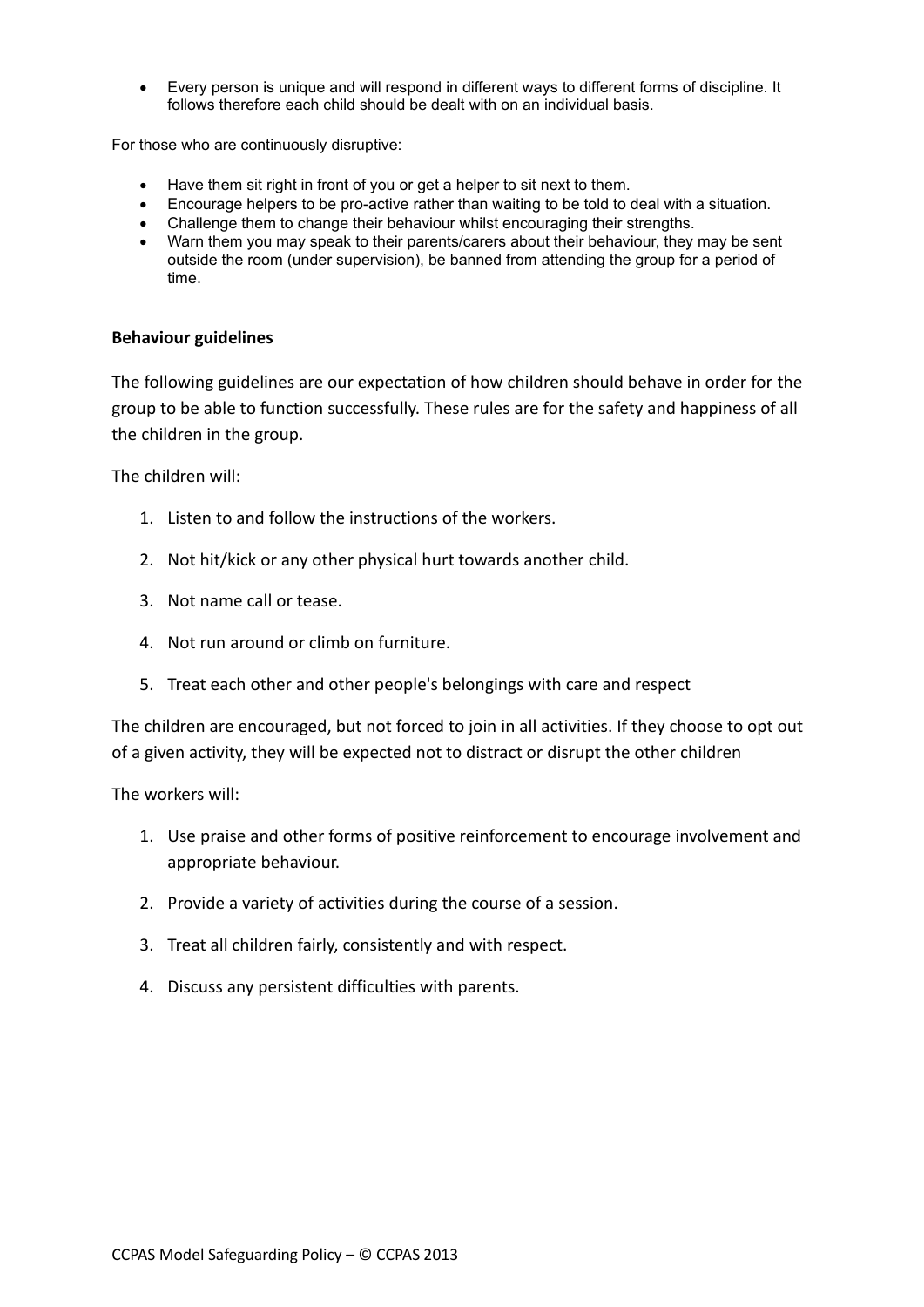## **Discipline Policy**

As a church we aim to see each child as an individual and to treat any issues that may arise with sensitivity and understanding.

All children's workers should treat all children and young people with dignity and respect at all times.

Workers are aware that physical punishment must never be used.

Workers are encouraged not to shout at children or to use words that could belittle a child.

All parents and children will be made aware of the behaviour guidelines of their child's group.

Where a child is disregarding the behaviour guidelines in their group and does not respond to the workers instructions in this area, the child's parents will be called to remove the child from that session. Serious issues that incur this response will then be discussed with the parents with a view to helping the child participate successfully in the group.

## **Lost Child Policy**

Every effort is made to ensure the 'safety of your child during Kids Church. This policy sets out our procedures for maintaining safety and dealing with the unlikely event of a child going missing.

- Premises will be thoroughly searched by Children's workers
- Children's Worker to inform Child's parents
- Children's Worker to contact as many volunteers as possible to assist in the search

• Remainder of Children's Worker to carry on with session as normal so as not to alarm other children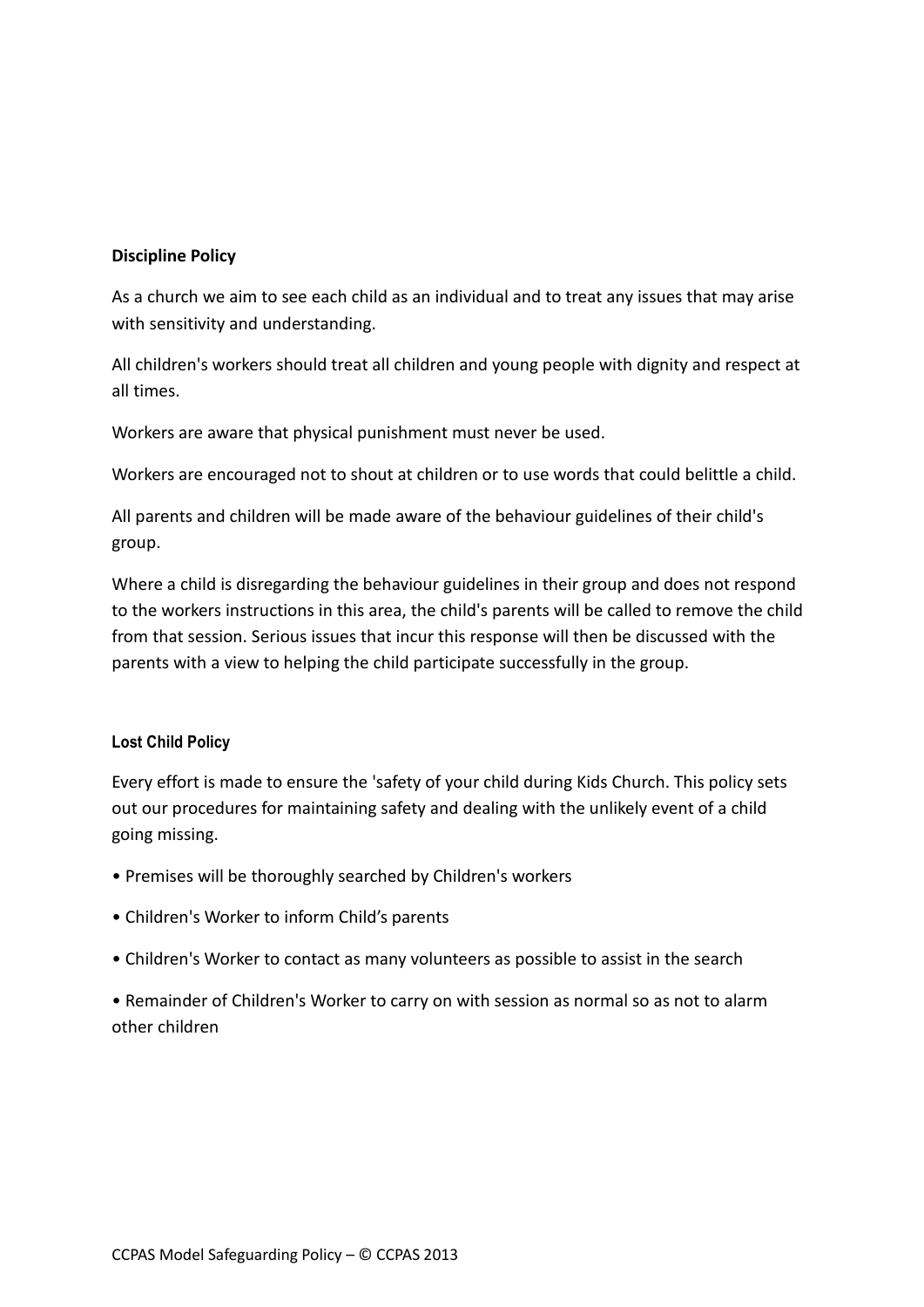Good communication is essential in promoting safeguarding, both to those we wish to protect, to everyone involved in working with children and vulnerable adults and to all those with whom we work in partnership. This safeguarding policy is just one means of promoting safeguarding.

**Signed by:** 

**Position: Pastor Faithlife Church**

**Signed by:**

**Position: Safe-guarding Coordinator**

**Date: March 2018**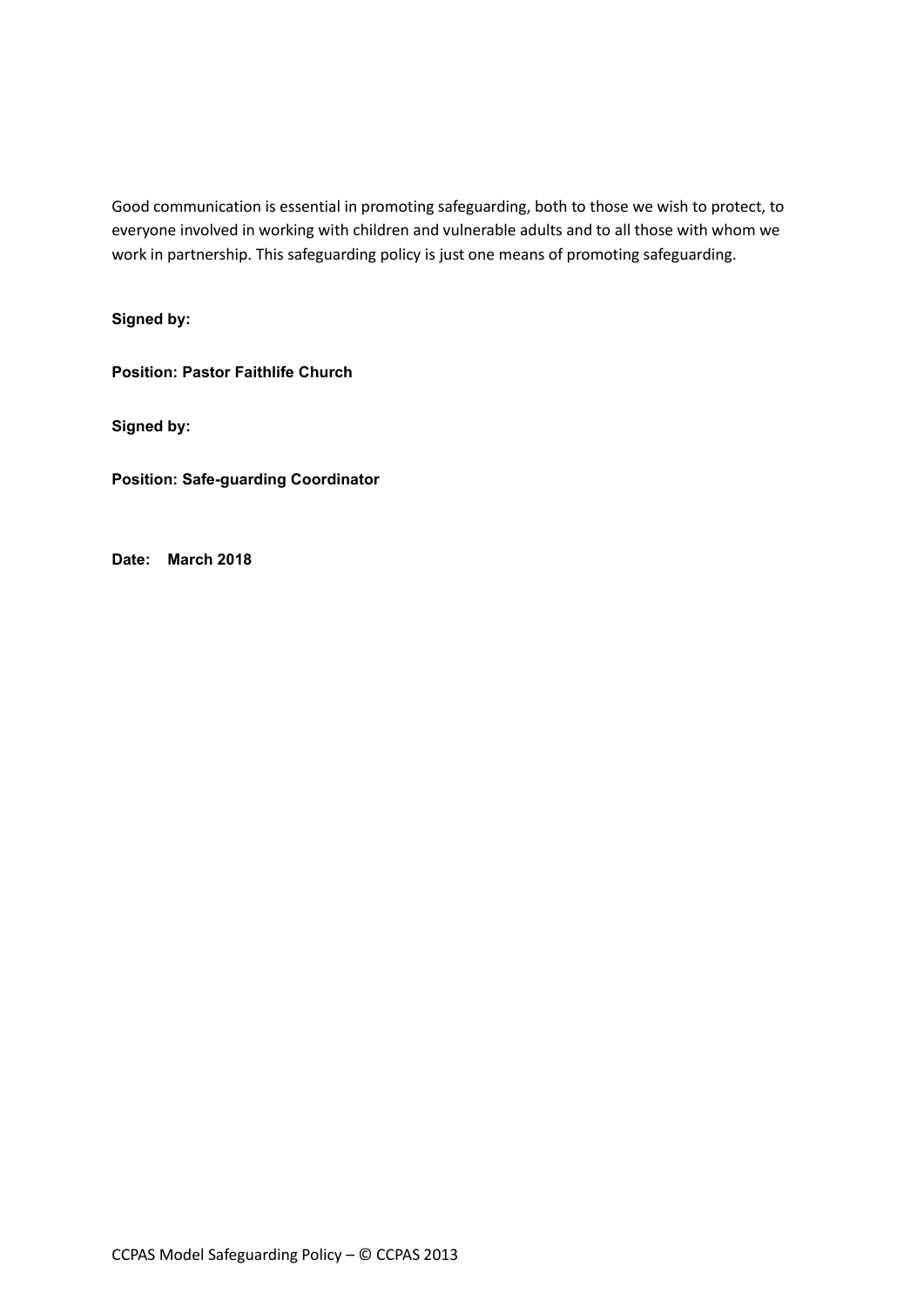## **APPENDIX 1**

## **Leadership Safeguarding Statement**

The Faithlife Leadership (Mark Baines, Sherryll Baines, Roger Bostock, Olive Bostock) recognises the importance of its ministry /work with children and young people and adults in need of protection and its responsibility to protect everyone entrusted to our care.

The following statement was agreed by the leadership/organisation on: 21.3.19

This place of worship/organisation is committed to the safeguarding of children and vulnerable adults and ensuring their well-being.

Specifically:

- We recognise that we all have a responsibility to help prevent the physical, sexual, emotional abuse and neglect of children and young people (those under 18 years of age) and to report any such abuse that we discover or suspect.
- We believe every child should be valued, safe and happy. We want to make sure that children we have contact with know this and are empowered to tell us if they are suffering harm.
- All children and young people have the right to be treated with respect, to be listened to and to be protected from all forms of abuse.
- We recognise that we all have a responsibility to help prevent the physical, sexual, psychological, financial and discriminatory abuse and neglect of vulnerable adults and to report any such abuse that we discover or suspect.
- We recognise the personal dignity and rights of vulnerable adults and will ensure all our policies and procedures reflect this.
- We believe all adults should enjoy and have access to every aspect of the life of the place of worship/organisation unless they pose a risk to the safety of those we serve.
- We undertake to exercise proper care in the appointment and selection of all those who will work with children and vulnerable adults.

## **We are committed to:**

- Following the requirements for UK legislation in relation to safeguarding children and vulnerable adults and good practice recommendations.
- Respecting the rights of children as described in the UN Convention on the Rights of the Child.
- Implementing the requirements of legislation in regard to people with disabilities.
- Ensuring that workers adhere to the agreed procedures of our safeguarding policy.
- Keeping up to date with national and local developments relating to safeguarding.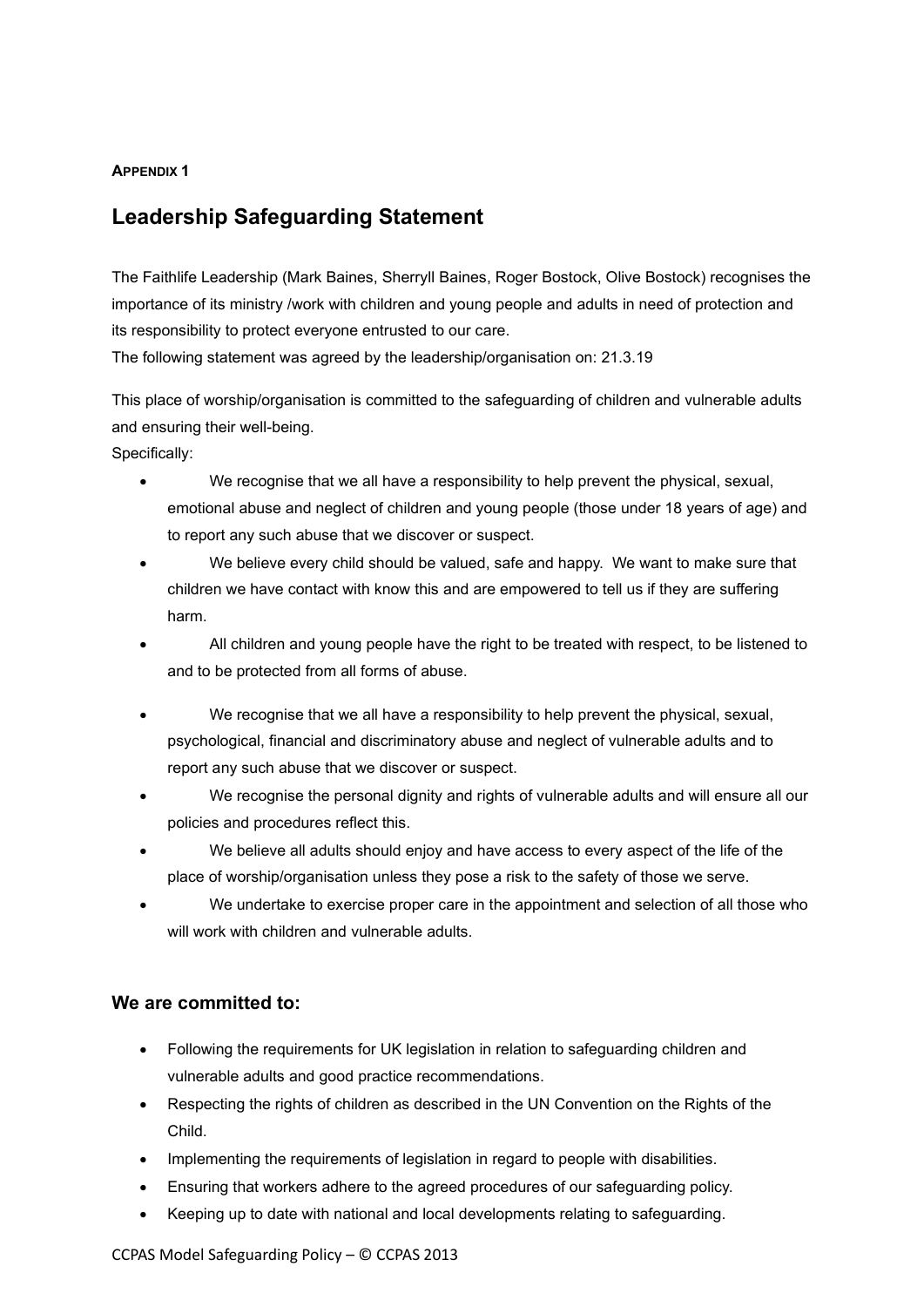- Following any denominational or organisational guidelines in relation to safeguarding children and adults in need of protection.
- Supporting the safeguarding co-ordinator/s in their work and in any action they may need to take in order to protect children/vulnerable adults.
- Ensuring that everyone agrees to abide by these recommendations and the guidelines established by this place of worship/organisation.
- Supporting parents and families
- Nurturing, protecting and safeguarding of children and young people
- Supporting, resourcing, training, monitoring and providing supervision to all those who undertake this work.
- Supporting all in the place of worship/organisation affected by abuse.
- Adopting and following the 'Safe and Secure' safeguarding standards developed by the Churches' Child Protection Advisory Service.

## **We recognise:**

- Children's Social Services (or equivalent) has lead responsibility for investigating all allegations or suspicions of abuse where there are concerns about a child. Adult Social Care (or equivalent) has lead responsibility for investigating all allegations or suspicions of abuse where there are concerns about a vulnerable adult.
- Where an allegation suggests that a criminal offence may have been committed then the police should be contacted as a matter of urgency.
- Where working outside of the UK, concerns will be reported to the appropriate agencies in the country in which we operate, and their procedures followed, and in addition we will report concerns to our agency's headquarters.
- Safeguarding is everyone's responsibility.

## **We will review this statement and our policy and procedures annually.**

If you have any concerns for a child or vulnerable adult then speak to one of the following who have been approved as safeguarding co-ordinators for this place of worship/organisation.

| Olive Bostock                                                                          | <b>Child Safeguarding Coordinator</b> |
|----------------------------------------------------------------------------------------|---------------------------------------|
| Joe Pinnock                                                                            | Deputy Child Safeguarding Coordinator |
| <b>Sherryll Baines</b>                                                                 | Deputy Child Safeguarding Coordinator |
| A copy of the full policy and procedures is available from the Faithlife church office |                                       |

Signed by leadership/organisation

**Signed** 

Date March 2019

CCPAS Model Safeguarding Policy – © CCPAS 2013